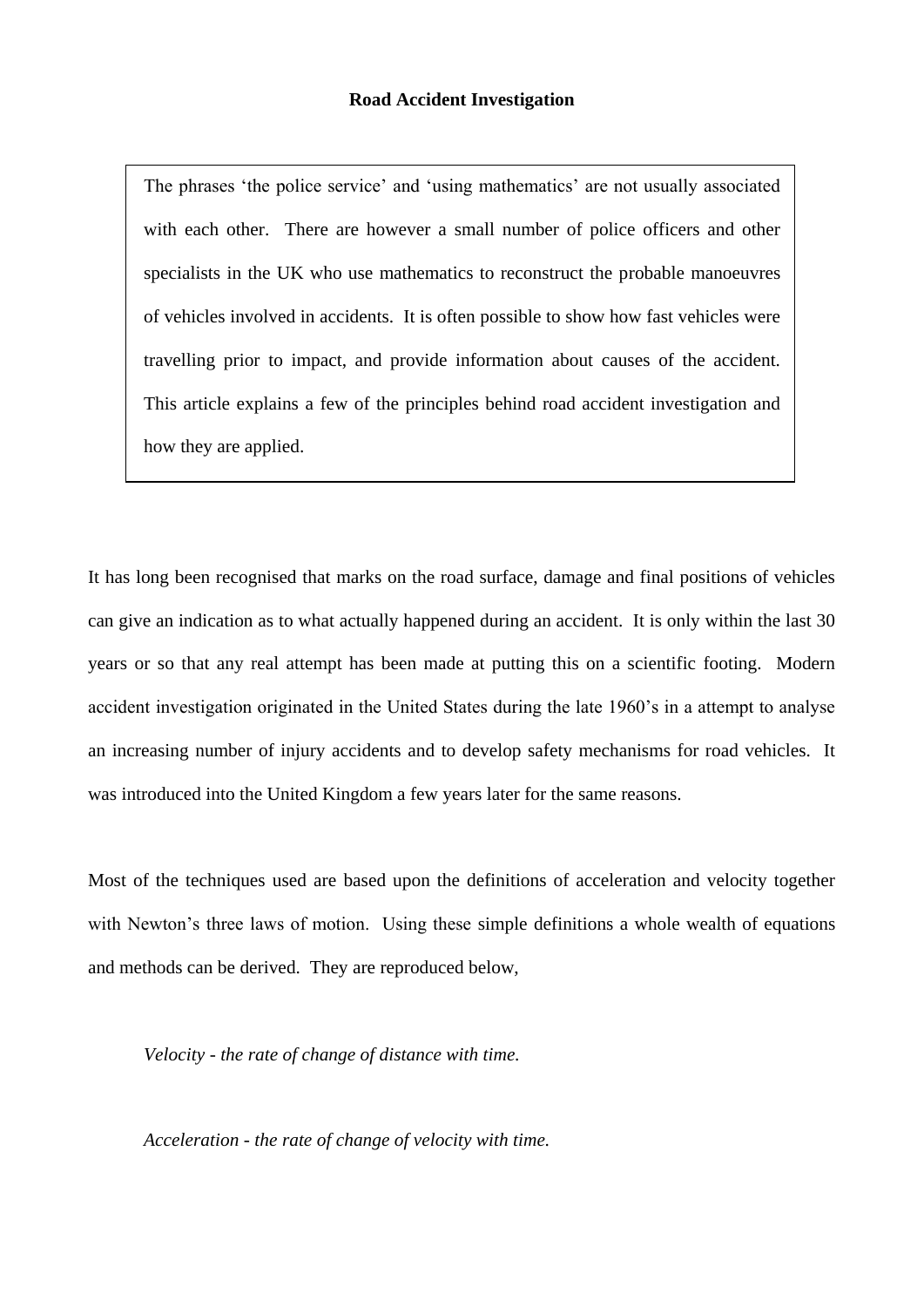*Newton's First Law - A body remains at rest or continues at uniform velocity in a straight line unless acted on by an external force.*

*Newton's Second Law - The rate of change of momentum is proportional to the applied force and takes place in the direction of that force.*

*Newton's Third Law - To every action there is an equal and opposite reaction.*

One of the advantages of dealing with vehicles in critical situations, such as accidents, is that drivers tend to react positively (provided they do actually react). This leads in turn to marks being left on the road, either through excessive braking or steering. As an example let us take an ordinary car skidding along a road and show how locked wheel marks are produced and what information can be gained from an examination of those marks.

Skidding vehicles leave marks on the road surface, or indeed any other surface across which they are moving. These marks are caused by the tyres interacting with the road surface. All of us will have seen such marks at some stage. They are invariably black in colour and the usual assumption is that the mark is merely rubber deposited on the road surface. This may be true on a concrete surface where only light marks are seen, but on a asphalt road surface, the dark black marks are caused mainly by bitumen.

The first few metres of the marks will be composed of tyre rubber but as the tyre skids across the surface it naturally heats up due to friction. In fact it heats up to such an extent that the bitumen within the road melts and 'bleeds' through to the surface leaving black lines.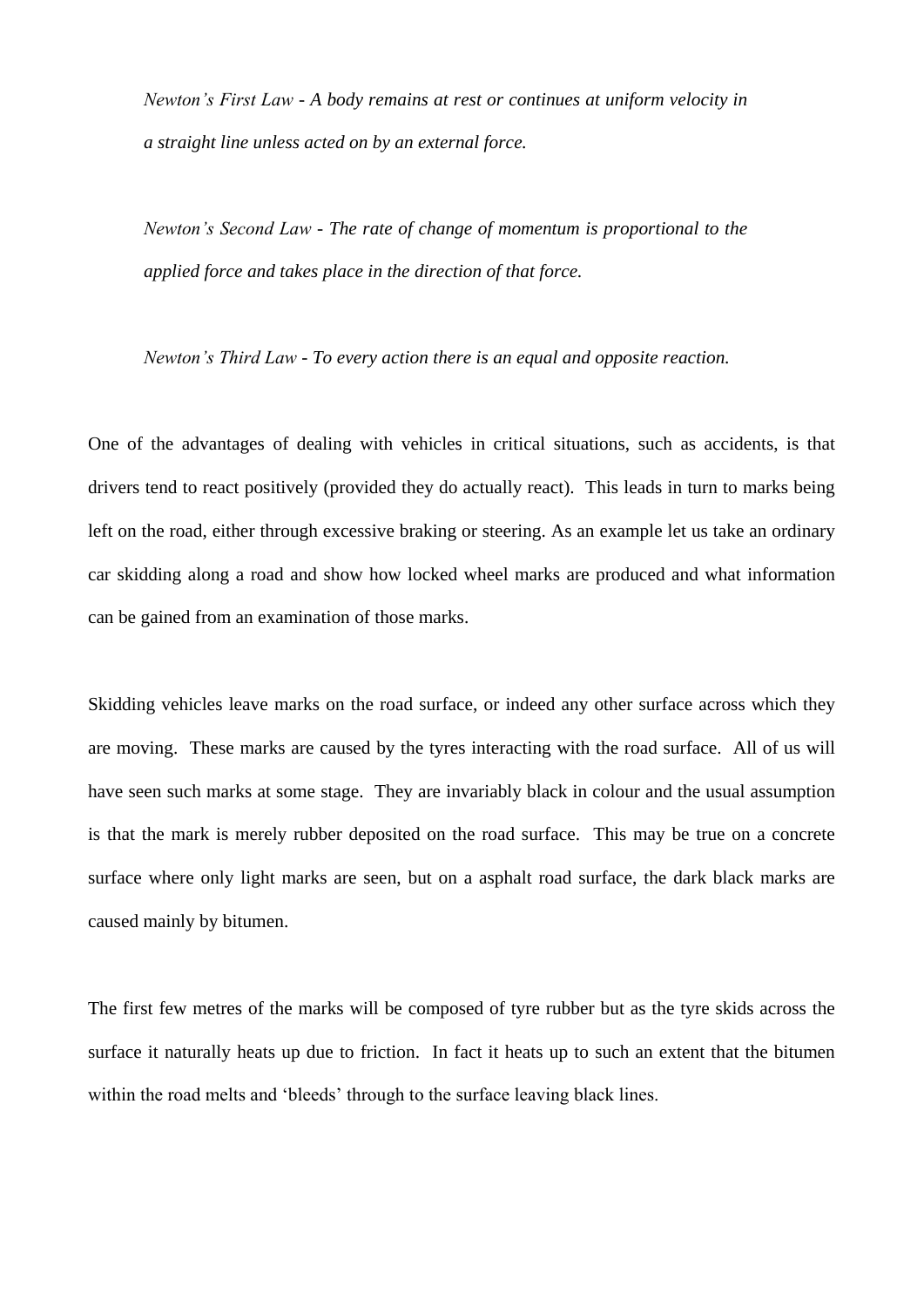To an accident investigator these marks tell a story about which tyre on the vehicle left a particular mark, the condition of the tyre and the attitude of the vehicle making the mark. Clues about the make and model of vehicle and a good approximation of the initial speed of the vehicle can also be ascertained.

A vehicle skidding along a road will experience a transfer of weight, about the centre of mass, to the front wheels reducing the weight at the rear wheels. This causes the front tyres to deform raising the centre of the tyre off the road surface. The net effect is to produce two parallel marks along the road made by the outside edges of the tyre.

The rear tyres undergo the reverse effect. The inside of the mark is quite distinct, but the outside edges less well defined. The set of tyres making the mark can therefore be identified easily. This effect is more pronounced with older style diagonal ply tyres but is still visible using radial tyres. These effects are illustrated in Diagram 1.

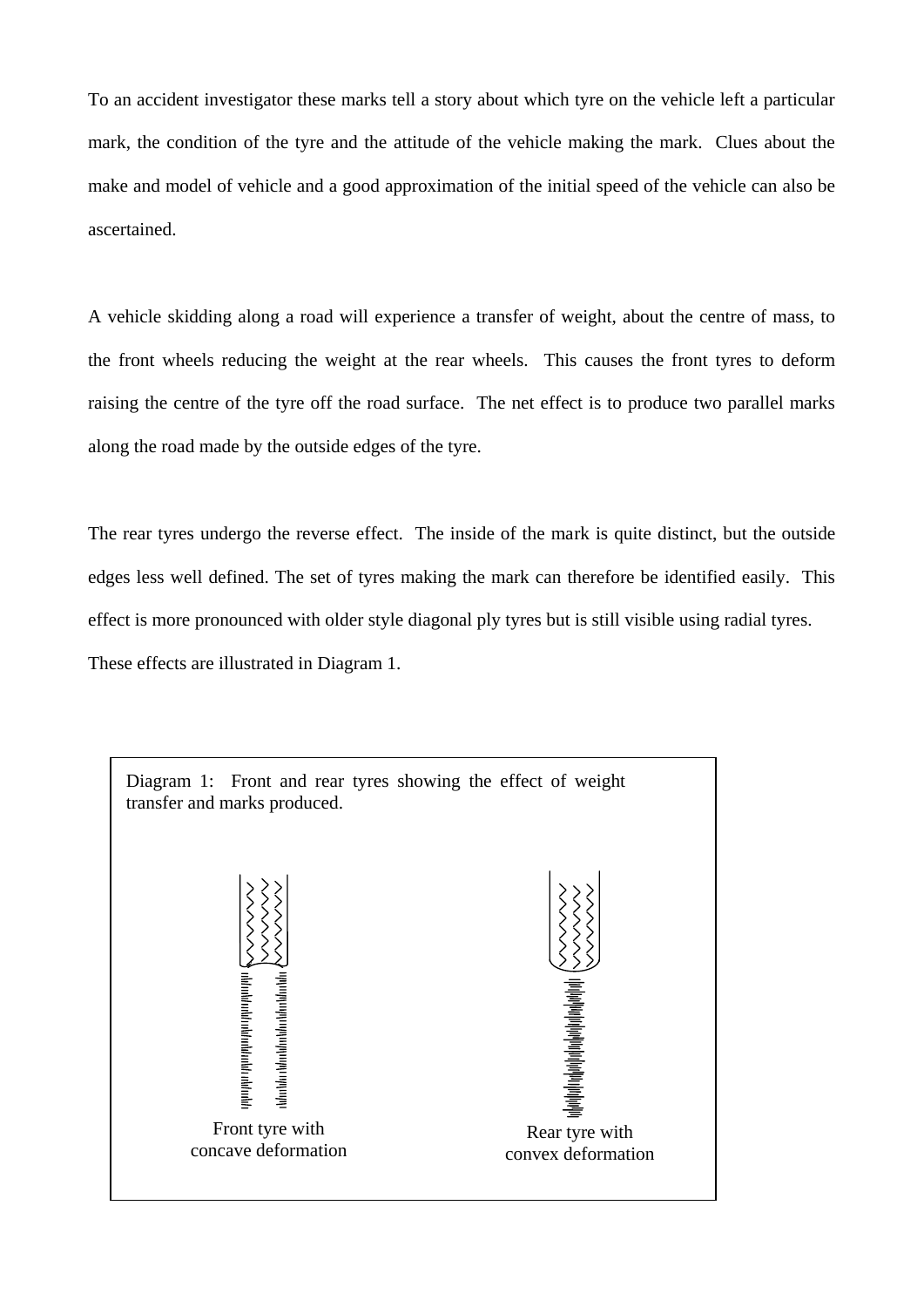The track between the front and rear sets of marks can be measured and if the final resting point can be identified, the wheelbase can also be measured. In accidents where a vehicle has failed to stop, this can provide important information about the missing vehicle.

It is helpful to consider exactly what happens as the driver applies the brakes in an emergency situation. The graph in Diagram 2 shows a generalised curve of the variation of braking force with time and illustrates some important features.



There is a sharp rise to maximum braking as the driver applies the brakes. As the wheel locks the force produced drops slightly and is followed by a lengthy period where the force produced is more or less constant. This corresponds to the time while the vehicle is skidding. The vehicle therefore slows at a roughly constant rate, until it comes to a halt.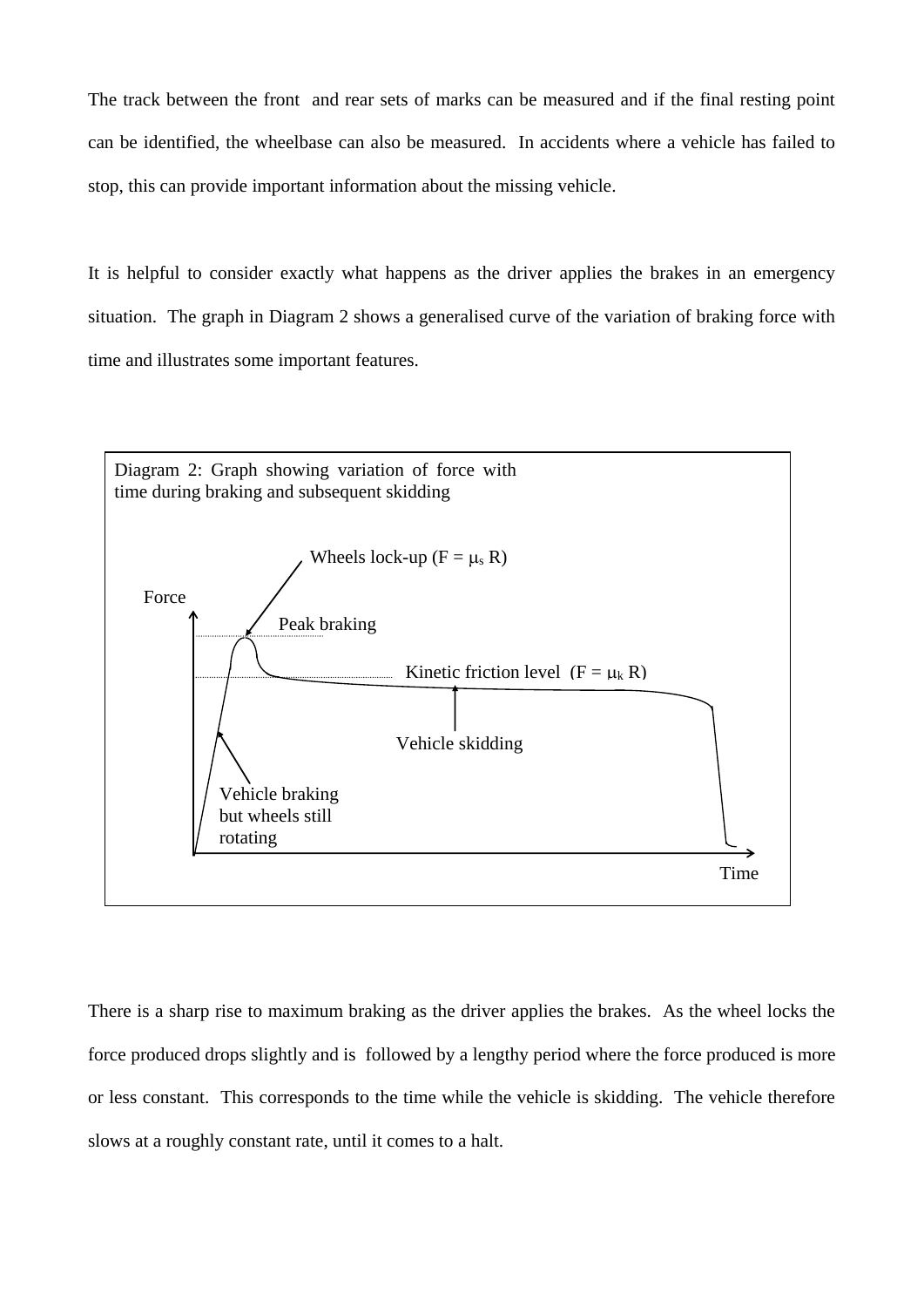Prior to a wheel locking a point of maximum braking efficiency is reached. This corresponds to the stage where the wheel is at the point of locking. The frictional force (F) produced can be shown to be equal to the product of the normal reaction of the vehicle  $(R)$  and the coefficient of friction  $(u)$ ,

$$
F = \mu R \tag{1}
$$

The frictional force produced is limited by the coefficients of friction. Until the wheel locks the maximum force is governed by the static coefficient. Once sliding however, the kinetic or sliding coefficient limits the force and dominates any calculations due to the greater time for which it is acting . The kinetic coefficient of friction is always lower than the static coefficient. This can be demonstrated by considering the force required to start an object moving compared with the force needed to keep the object moving. The initial force will be higher.

If the rate of deceleration over the main part of the skid can be found then it is possible to estimate the initial speed. It is relatively straightforward to perform skid tests from a known speed and calculate the coefficient of friction between the tyre and the road surface.

Using the definitions of average velocity and acceleration, an equation can be derived connecting the initial (u) and final (v) velocities together with the skidded displacement (S), coefficient of kinetic friction  $(u)$  and the acceleration due to gravity  $(g)$ ,

$$
v^2 = u^2 - 2\mu gS\tag{2}
$$

A consideration of Newton's Second Law shows that the frictional force is proportional to the mass of the vehicle. So a more massive vehicle generates more force than a smaller vehicle, as it slides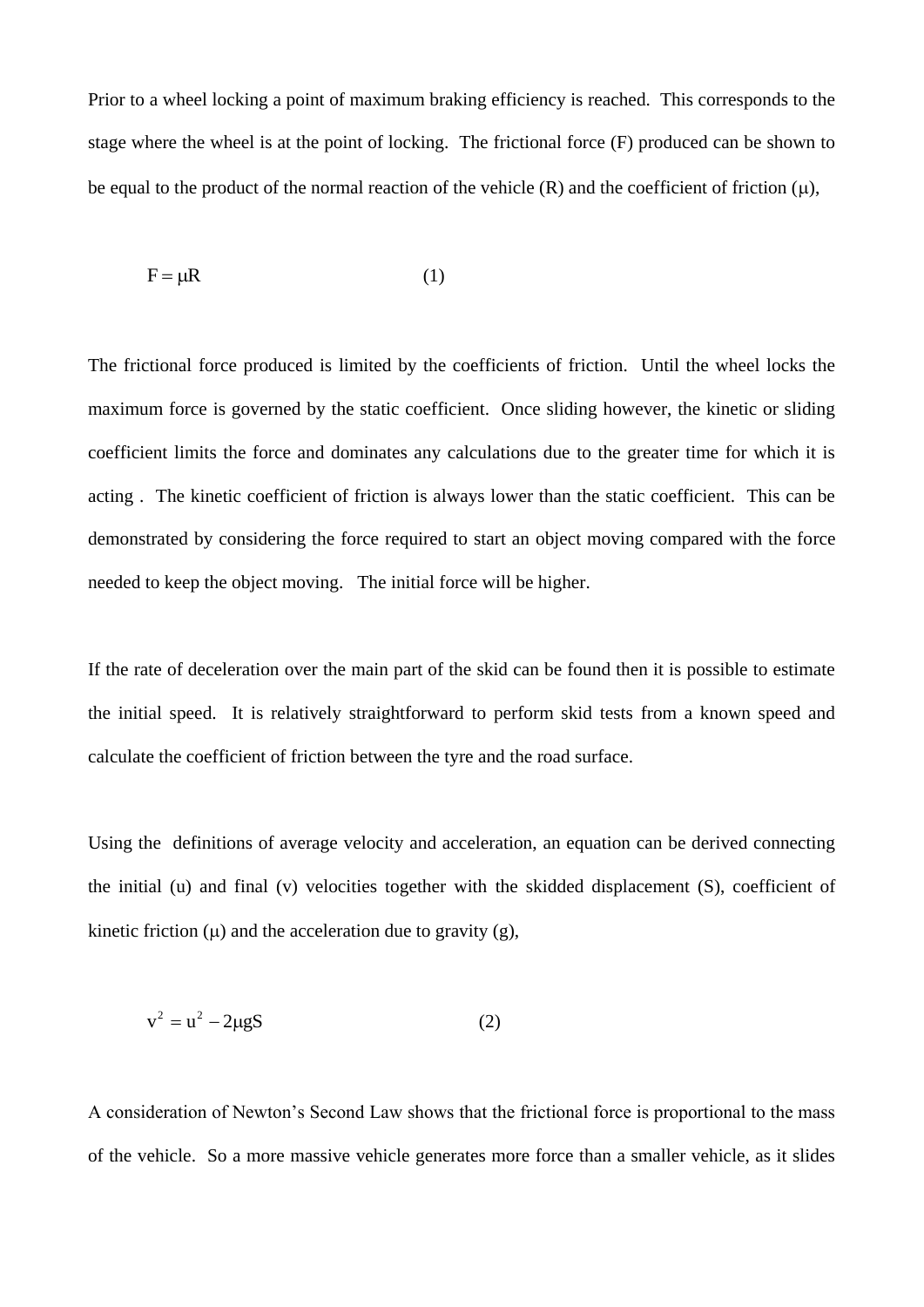along the road. Both however decelerate at the same rate, determined by the same coefficient of friction.

Once the coefficient of kinetic friction for the test vehicle has been found, an estimate of the speed of the accident vehicle from the length of the locked wheel marks can be calculated. (See box) There are several other methods of determining this value but these are not discussed further.

This procedure makes a number of assumptions and simplifications. Primarily it is assumed that the tyres on the accident vehicle and the test vehicle yield the same coefficients of friction on the same road surface.

Tests show that vehicle tyres can be divided into three main categories, based upon the vehicle to which they are fitted. These categories are motorcycles, cars and heavy commercial vehicles. Within each category the frictional coefficients of individual tyres on the same surface have been found to exhibit only a small variance, typically less than 5%. Between the categories however the difference is much greater. Any variations could be alleviated by using the accident vehicle in a test skid, but this is not always possible due to collision damage.

All the wheels of both the accident vehicle and the test vehicle need to be locked or operating at near maximum efficiency during the skidding for the results to be anything like accurate. The simplification made here is that all the reaction due to the weight of the vehicle is contributing to the production of the frictional force. Obviously if only some of the wheels are contributing to the braking effort then adjustments need to be made.

With modern vehicles, brake limiter valves are very effective in preventing the rear wheels from locking before the front. This safety feature assists in the stability of the vehicle under braking.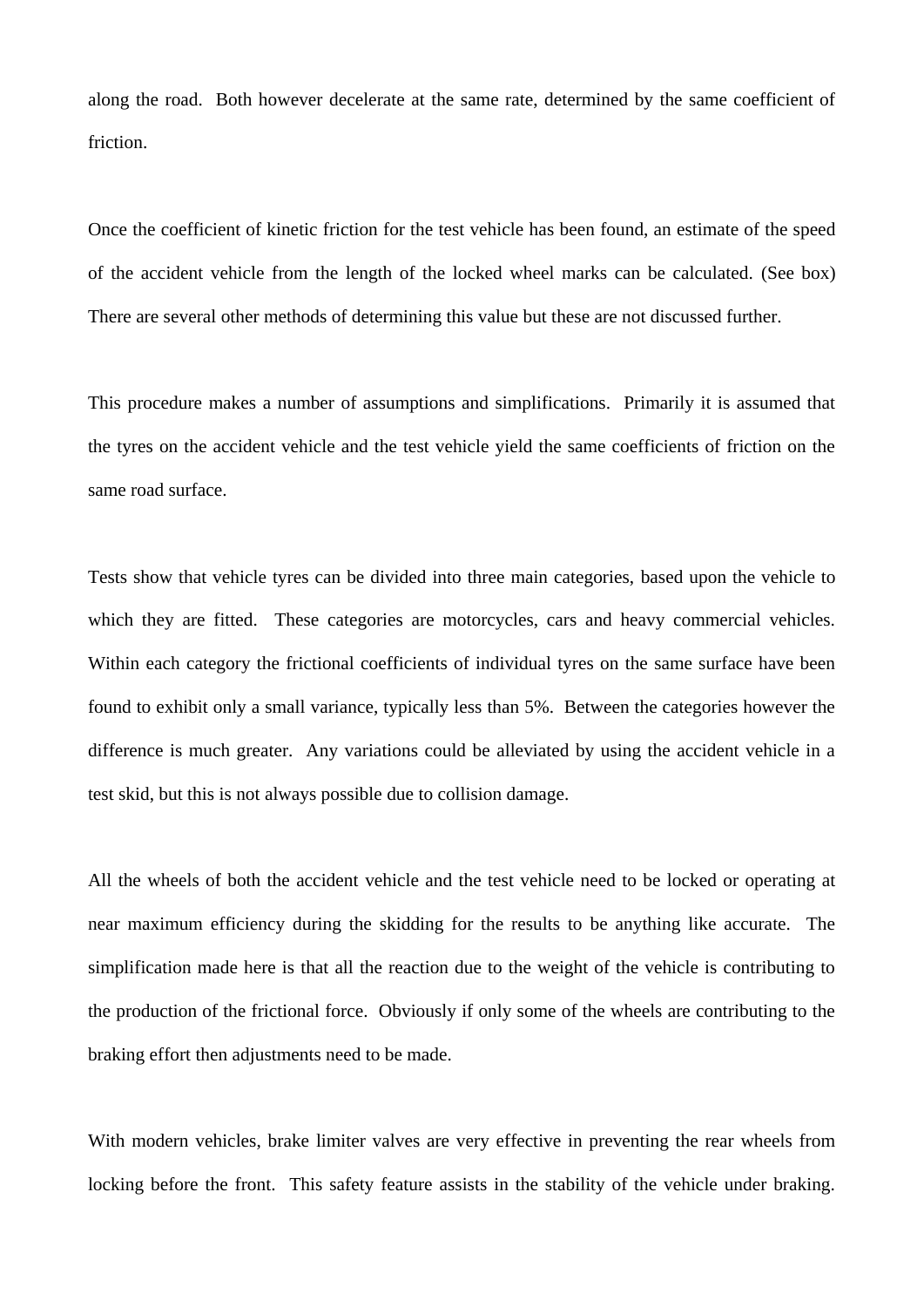Unfortunately they can be so effective that rear wheels do not always lock up, even during emergency braking, so no marks are left on the road surface. Unless an examination of the vehicle shows that a rear wheel could not have contributed to the braking effort the assumption is made that it was contributing fully.

If examination shows a defect, such as contamination with brake fluid, it is possible to calculate how much braking would have been provided by the vehicle. This procedure involves finding the height of the centre of mass so that moments about this point can be used to establish the weight transfer to the front. The effect of gradients and unbraked trailers are modelled in a similar manner by considering the forces acting upon the vehicle. From both methods an 'effective' coefficient of friction can be derived and more realistic calculations performed.

The biggest problem with modern vehicles, from an investigators point of view, is the increasing use of anti-lock braking systems (ABS). A common misconception is that ABS allows a vehicle to stop in a shorter distance. In certain conditions this may be true, but anti-lock systems are designed to prevent the wheels of a vehicle locking which allows for some steering during emergency braking. Whether the driver is capable of braking and steering in an emergency situation is quite another matter. No locked wheels mean no locked wheel marks on the road surface. This is not particularly helpful in establishing initial speeds.

Most ABS systems are designed to allow wheels to reach a point where they are nearly locked, corresponding to just before the peak in Diagram 2. The brakes then release slightly to allow further rotation before they are reapplied. The whole cycle is repeated many times a second. Well designed systems operate so close to full lock-up that the tyre is rotating slower than it is travelling across the road. This can produce faint marks on a road. These marks are usually composed of tyre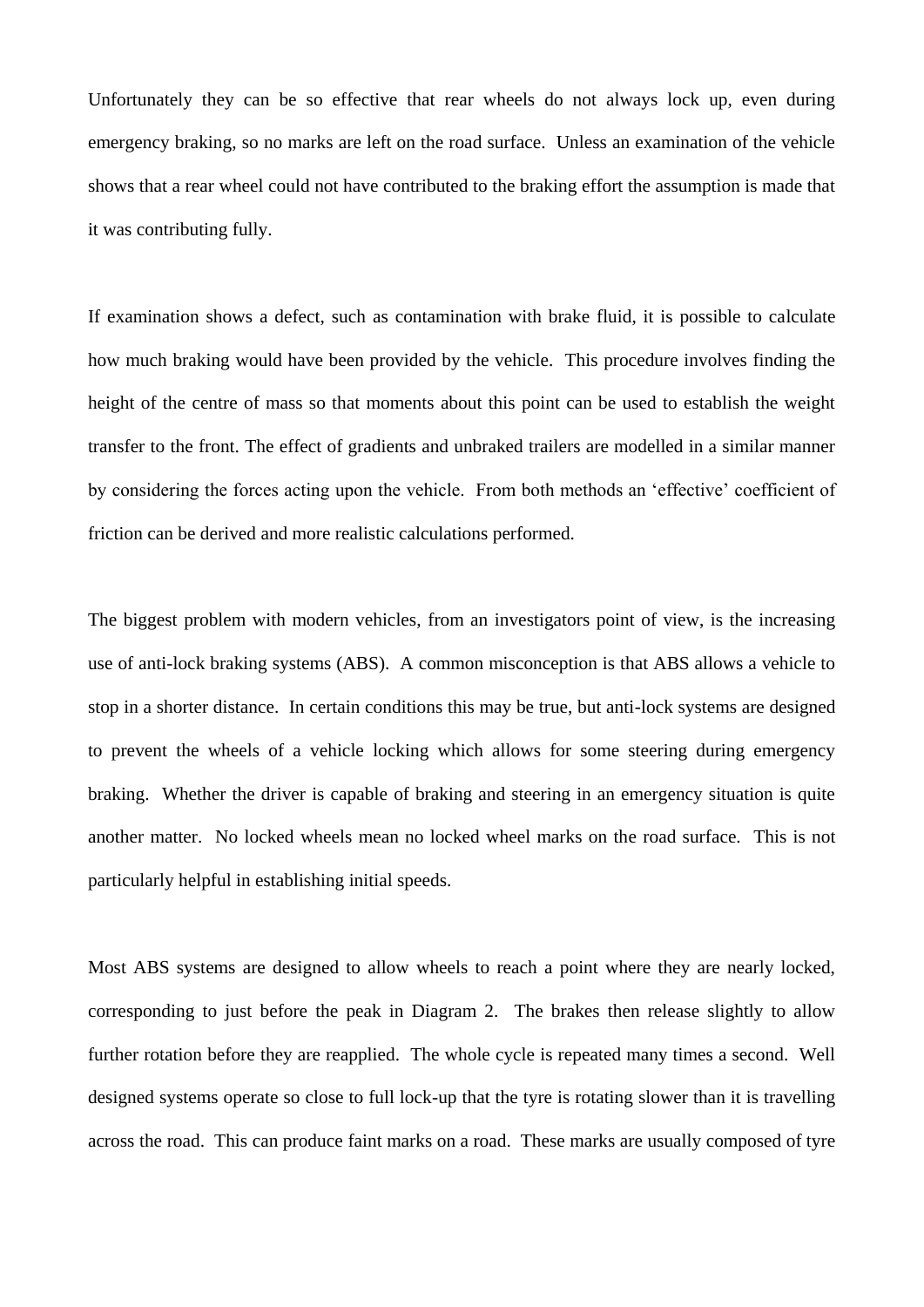rubber and are equivalent to the early stages of a full locked wheel mark. They may be intermittent, due to the on / off nature of the system and have a tendency to disappear within a short time.

Despite another common belief, the depth of tread on a tyre has no effect on the stopping qualities of that tyre on dry roads. The only effect of tread on a tyre is to disperse water in wet conditions. Lack of tread can be important in determining aquaplaning speeds but that is another topic.

Accident investigation is not limited to vehicles moving in a straight line. The behaviour of vehicles whilst cornering is a fascinating subject. Potentially a number of variables could be considered, such as lateral and longitudinal weight transfer, suspension effects, tyre dynamics, and a whole host of other factors. In most situations a reasonable approximation is reached if the vehicle is treated simply as a particle in circular motion with variations applied for any road camber.

The maximum lateral force that can be generated by a tyre is predominantly governed by the coefficient of friction  $(\mu)$ , and the normal reaction in much the same way as discussed previously. It is possible to derive an expression for the force required to cause a vehicle to accelerate towards the centre of a circle. Equating these two forces generates an equation for the maximum speed (V) at which a vehicle can negotiate a bend of known radius (r),

$$
V = \sqrt{r\mu g} \tag{3}
$$

Situations can arise where a vehicle has attempted to negotiate a bend at too high a speed. Inevitably the vehicle describes an arc of greater radius than the bend, generally with the vehicle drifting sideways out of control. Apart from feeling uncomfortable for the occupants, a vehicle in this condition tends to leave characteristic striated scuff marks on the road surface which follow a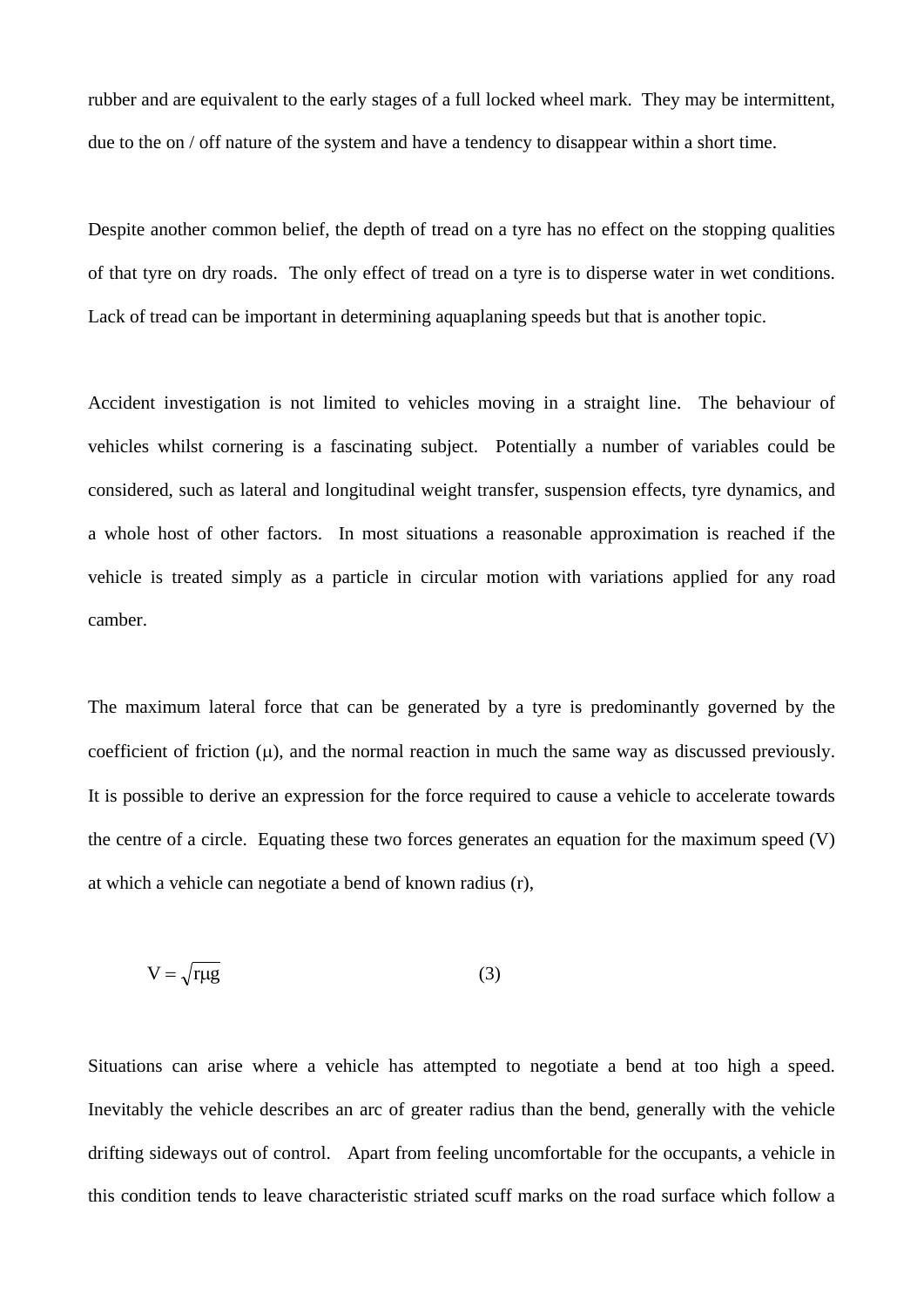roughly circular path. Diagram 3 shows the general behaviour of a car in this 'critical speed' situation.



During collisions objects can be projected from vehicles. A consideration of the motion of these objects under the influence of gravity can give estimates as to the speed of the launch vehicle. This has been applied to pedestrian accidents and it is possible to calculate vehicle speeds from the distance a pedestrian is thrown.

There are several methods in common use involving the principle of the conservation of linear momentum to establish changes in velocity due to impact. For simplicity, a two dimensional analysis using orthogonal momentum vectors is performed. Three dimensional analyses may be more accurate but the necessary data is not often available.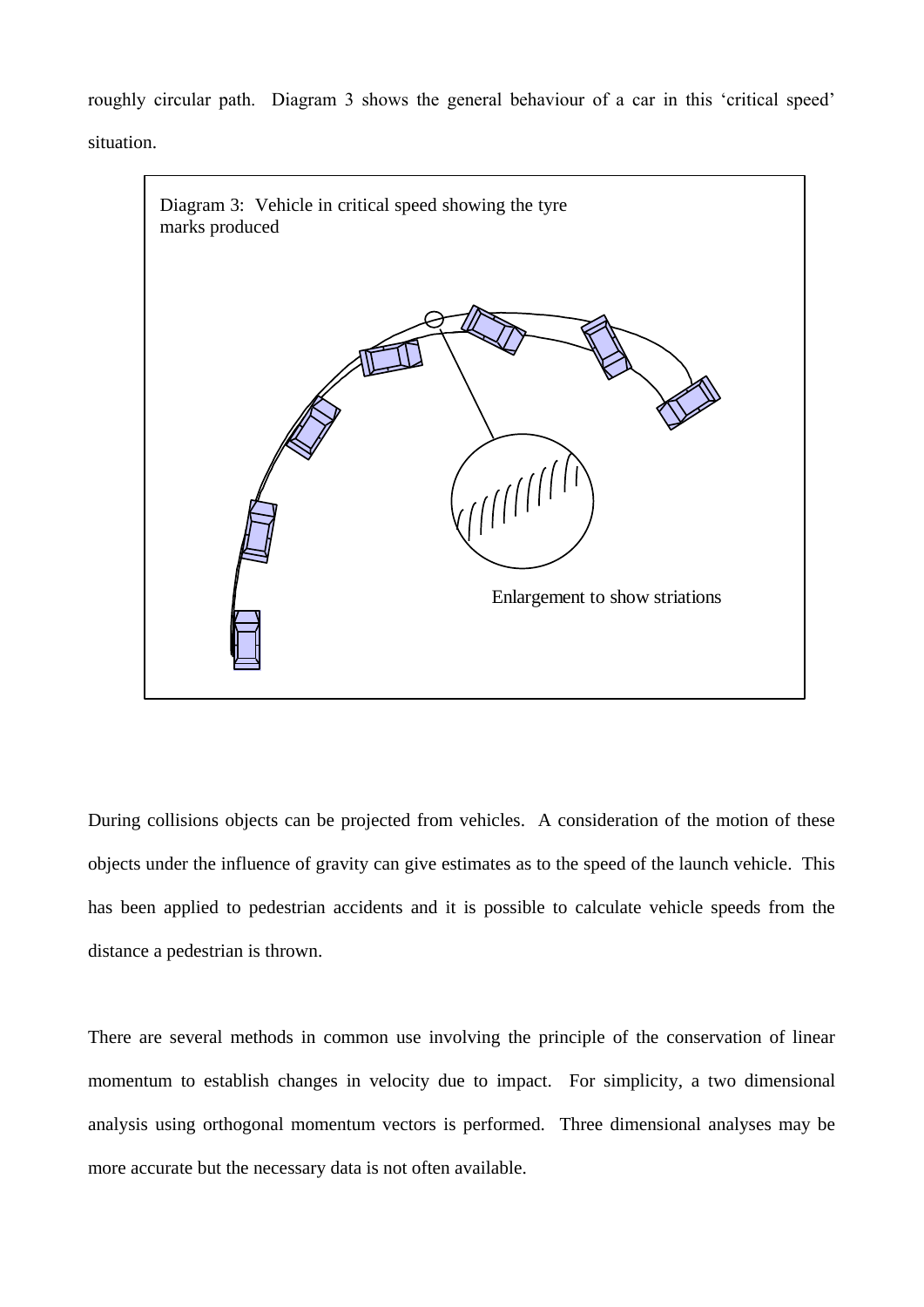A more advanced variation, including this principle, is to estimate the energy required to deform a vehicle and thereby calculate changes in velocity. Perhaps the greatest difficulty with this particular method is in finding a good approximation of the energy required. Computer packages exist which assist in establishing these figures. Research is continuing by the several institutions to find more realistic estimates of the energy of deformation.

Computers have been used by investigators for some time, particularly to assist in the more tedious calculations. It seems inevitable that the general trend towards increased use of technology will affect the accident investigation industry, hopefully for the better. Specialist accident investigation tools and surveying software are now readily available.

Some products allow an investigator to define vehicle parameters, give some initial conditions and watch as the programs display what would happen. These are powerful tools, but with so much control over the program input, it is essential that the operator has a detailed understanding of the algorithms used. Without such knowledge any results must be questionable.

New road and vehicle safety features are introduced all the time. The use of seat belts in both the front and rear seats has already proven its worth. Within the last five years ABS braking systems have become common. Traction control systems, air bags, side impact protection systems and a variety of other measures are currently fashionable. Whether or not those features do actually make motoring safer is open to debate and continually appraised.

It has not been possible to give more than a flavour of the blend of maths, physics and engineering principles that comprise accident investigation. It is not an exact science by any means, but is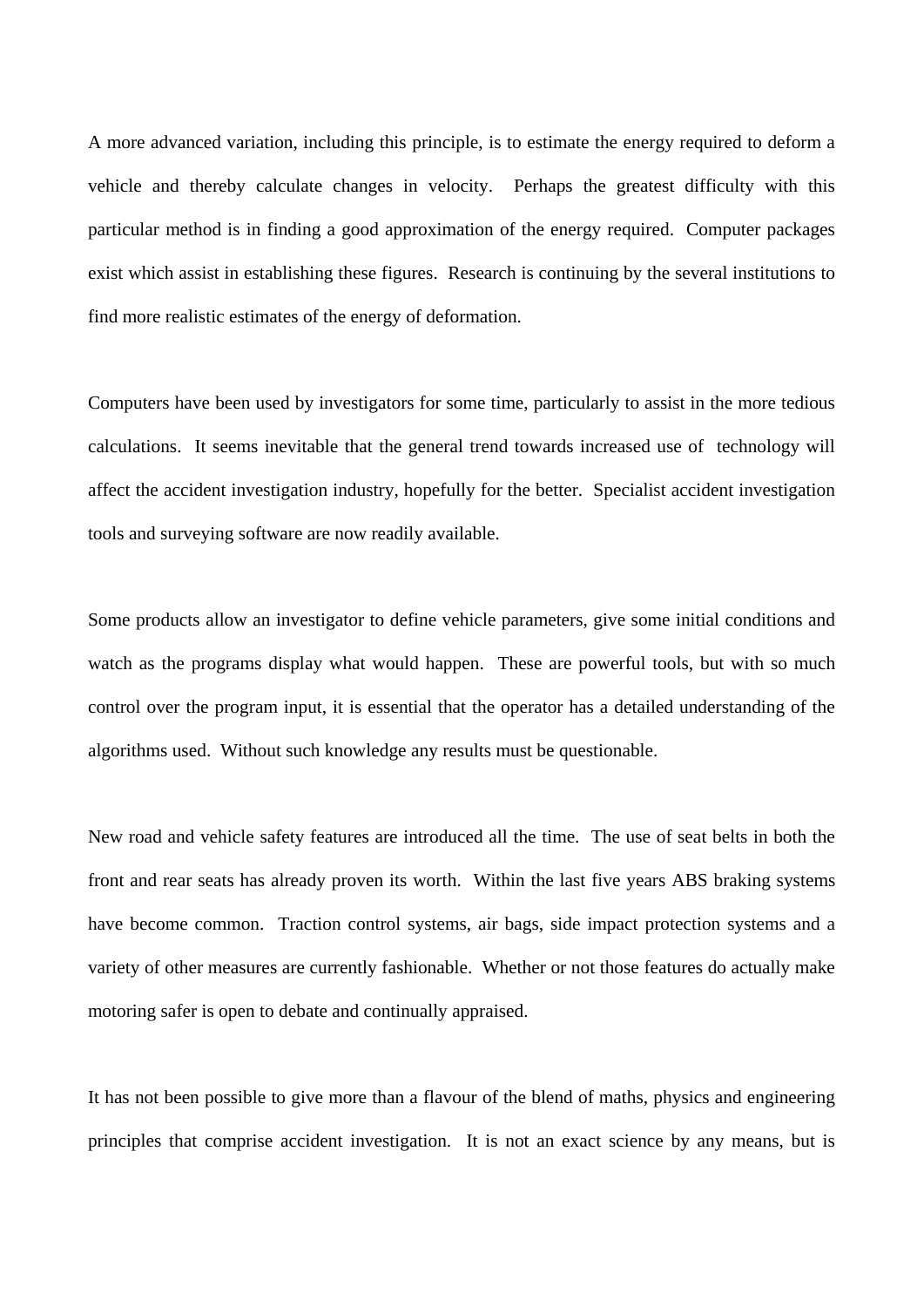composed of a variety of approximations and assumptions which if handled correctly yield good results.

Finally, if the reader is unfortunate enough to become involved in an accident, spare a thought for the investigator and see if their conclusions match your recollections of the accident - you may be surprised.

## **Further reading:**

The Principles of Accident Investigation, Jon Neades & Ric Ward (1995) ISBN 1 900452 00 6 Vehicle Handling Dynamics, J. R. Ellis (1994) ISBN 0 85298 885 0